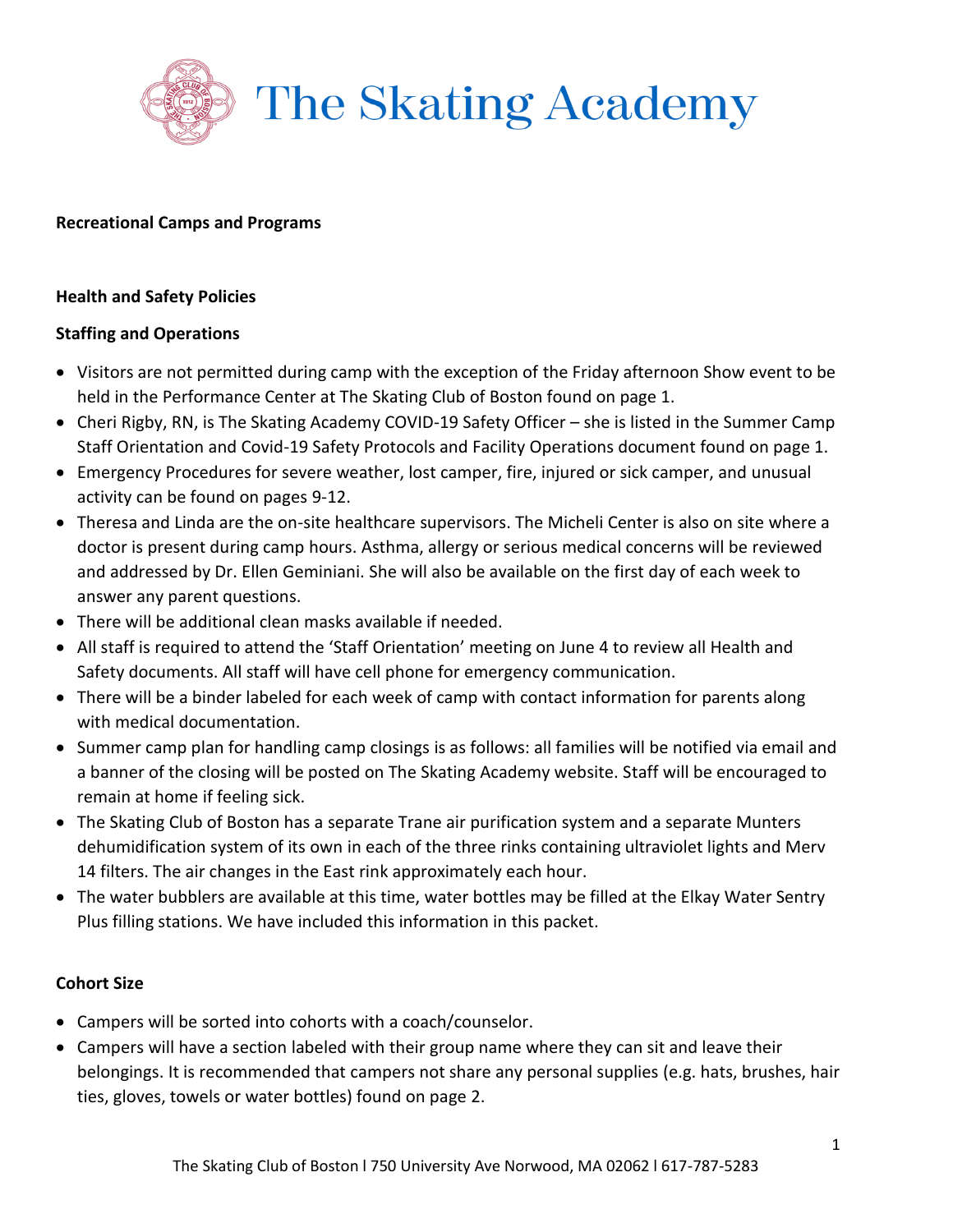- Check in/drop off is as follows: camper families will be asked when entering The Club parking lot to drive around the back of the building to the East parking lot. Families are asked to check-in inside the East rink lobby. At check in camper families will receive a visor label with the camper name on for pick up purposes.
- Check out/pick up is as follows: camper families will follow the same procedure as check in the designated waiting area. Families are asked to the camper visor label, allowing an easier release of campers back to families.
- Camper ratio: We have initially planned for 4 groups of 15-20 campers with one coach and one counselor. If there should be a camper with mild or severe disabilities, 1 counselor will be assigned to that camper.

## **Hygiene and Handwashing**

- Campers must observe proper hand hygiene practices including but not limited to: arrival at camp, before and after meals, after bathroom use, after coughing/sneezing, and after contact with bodily fluids or surfaces that may be contaminated – can be found on page 2.
- Proper handwashing information will be posted in the restrooms during camp times, information about these postings are included in this packet.

#### **Monitoring**

- Staff will monitor campers throughout the day for symptoms of any kind. The healthcare supervisor will have a non-contact or temporal thermometer on site to check temperatures if need be.
- Coaches/counselors will have a clipboard with the names of all campers in their cohort to monitor who individuals are in contact with during the day in case of potential exposure.

# **Cleaning, Disinfecting and Sanitizing**

- The Skating Club of Boston is sanitized and cleaned and is following all safety protocols mandated by the State guidelines. This is an ongoing process.
- Tables used at lunch time will be cleaned before and after use with wipes provided.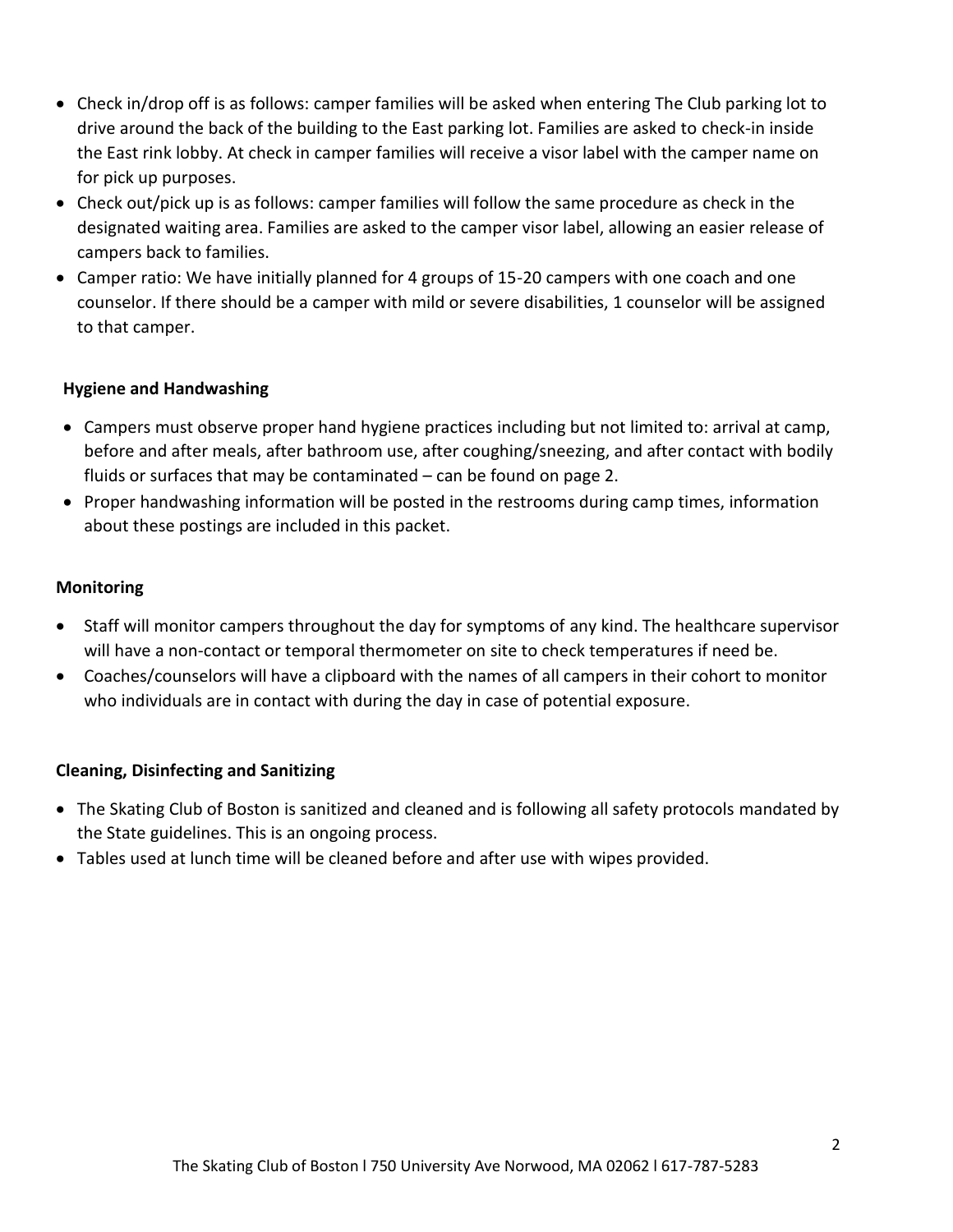## **Heath Care Policies**

## **Health Records**

The healthcare supervisor shall maintain a health record for each Attendee which will note the Attendees: name, address, and telephone numbers of Attendees and parents and/or guardians; A written authorization for emergency medical care signed by parent or guardian; any travel locations and telephone numbers of the Attendee's family during the showcase; the name address and telephone numbers of the Attendee's pediatrician along with the name, phone number and appropriate policy numbers of the Attendee's health insurance; the health history and report of physical examination along with documentation of immunizations as required by the Commonwealth of Massachusetts.

The health history shall contain and be signed by a licensed health care provider:

- A health history
- A report of physical examination conducted during the preceding 24 months
- A certificate of immunization. (See Required immunizations)

Every Attendee shall provide prior to attending the camp:

A certificate of immunizations. (See Required Immunizations)

The healthcare supervisor shall also note any prescribed medicines that are required to be taken during camp hours and request a written authorization to administer the medication signed by parent and/or guardian if the Attendee is a minor. All other prescribed medicines shall be noted.

The healthcare supervisor shall review each health record making note of any:

- Allergies
- Special medical needs
- **•** Disabilities

The healthcare supervisor shall maintain a health record for each staff member which will note the staff members: name address and telephone numbers of staff and parents and/or guardians if under 18; A written authorization for emergency medical care signed by parent or guardian if under 18; any travel locations and telephone numbers of the staff members family during sessions; the name address and telephone numbers of the staff members physical along with the name, phone number and appropriate policy numbers of the staff members health insurance; the health history and report of physical examination along with documentation of immunizations as required by the Commonwealth of Massachusetts

The health history shall contain and be signed by a licensed health care provider:

- A health history
- A report of physical examination conducted during the preceding 24 months
- A certificate of immunization. (See Required immunizations)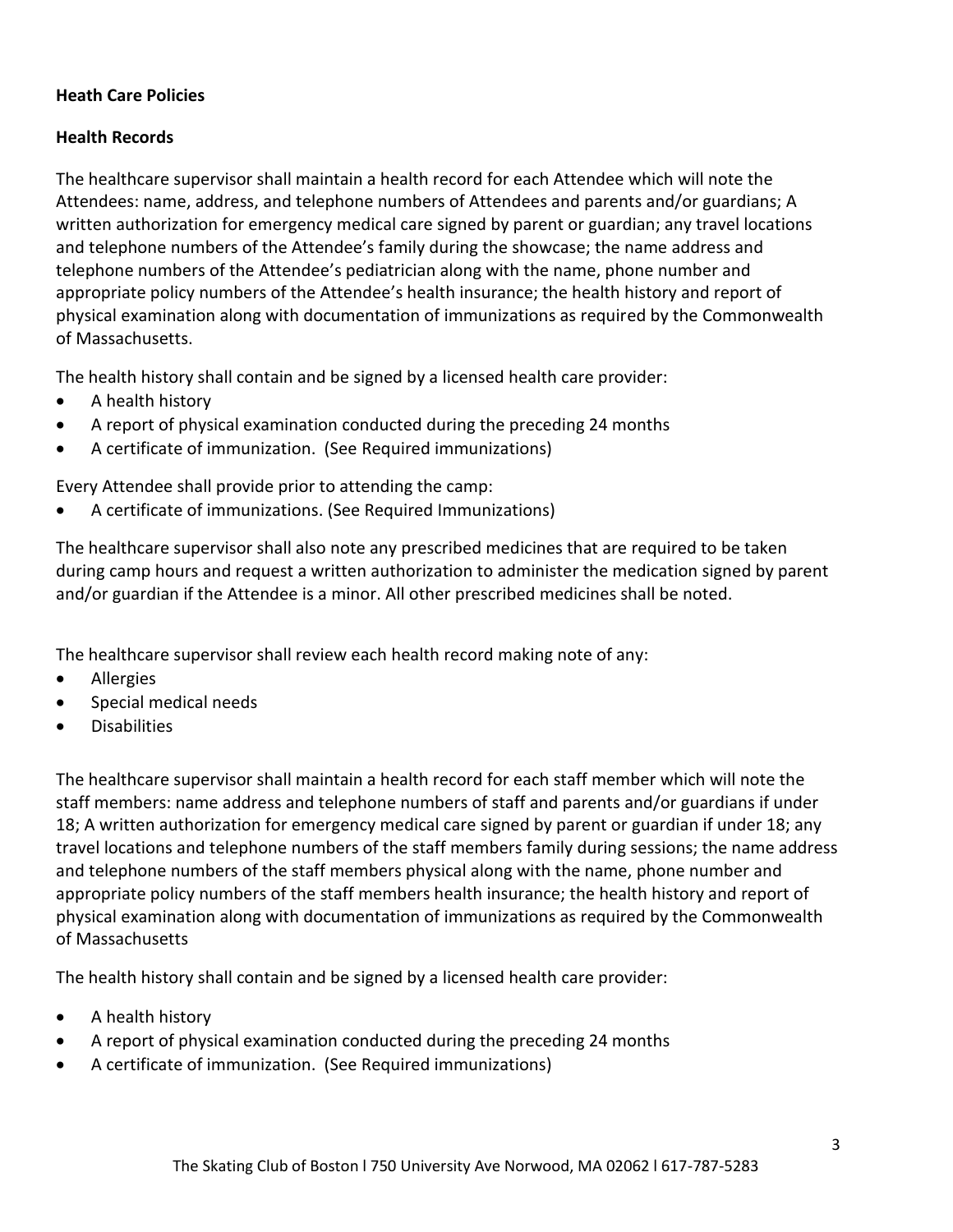A current medical history which lists allergies, required medications and any health conditions or impairments which may affect the individual's activities while attending the camp. The medical history shall be signed by a parent or guardian or by a licensed health care provider.

Every Attendee shall provide three weeks prior to the start date of the camp:

- A current medical history which lists allergies, required medications and any health conditions or impairments which may affect the individual's activities while attending the program. The medical history shall be signed by a parent or guardian or by a licensed health care provider if the staff member is under 18.
- A certificate of immunizations. (See Required Immunizations)

The healthcare supervisor shall review each health record making note of any:

- Allergies
- Special medical needs
- **Disabilities**

All staff members are asked NOT to carry personal medicines on the person during camp hours and are encouraged to speak with the program director if circumstances require the staff member to do so.

If an Attendee or staff member has a religious objection to a physical examination or any of the required immunizations the documentation of such must be provided by the Attendee/staff member in accordance with the regulations of the Commonwealth of Massachusetts and kept on file with other appropriate health history documents.

Attendees' and staff members' health histories and the medical log shall be readily available to the healthcare supervisor and directors of The Skating Club of Boston. All medical records shall be available upon request to authorized representatives of the Massachusetts Department of Public Health and the Norwood Board of Health.

Required Immunizations: (See Required Immunizations 430.152 on Following Pages).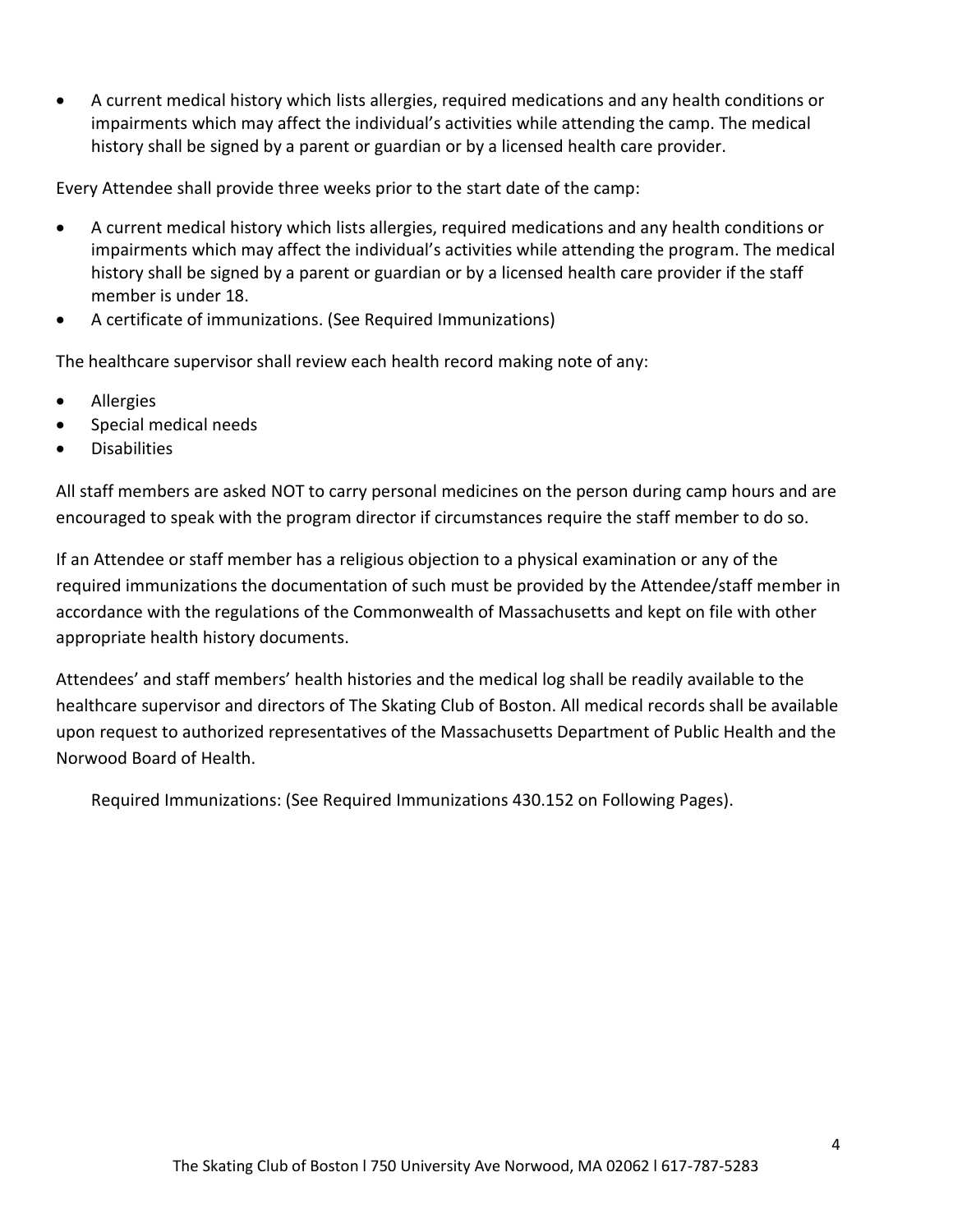## **Injury Reports**

Injury reports shall be maintained by the healthcare supervisor on the prescribed Massachusetts Department of Public Health form. A report shall be completed for each fatality or serious injury, as a result of which an Attendee is sent home or is brought to the hospital or physician's office and where a positive diagnosis is made. Such injuries shall include but not be limited to those where a suturing or resuscitation is required, bones are broken, or the Attendee or staff is transported and/or admitted to a hospital. A copy of each injury report shall be maintained on file along with all other medical records. A copy shall go directly to the program director and athletic trainer assigned to the particular camp for review. A copy shall be available to the local public health offices and shall be sent directly to the Massachusetts Department of Public Health within seven (7) days of the occurrence.

# **Medical Log**

The healthcare supervisor is responsible to maintain and review daily the medical log. The medical log shall list the date, time, name of Attendee or staff member, the complaint and the treatment. The medical log shall be a bound book with pre-numbered pages in sequential order and lined pages. No lines shall be skipped and all entries shall be in ink. Each treatment shall be signed by the healthcare team member administering the treatment and signed off by the healthcare supervisor. This log shall be maintained as a previously noted.

# **Infection Control**

The healthcare supervisor shall be responsible for insuring that each case of any communicable disease occurring in a camp is immediately reported to the local Board of Health. The report shall be made by the healthcare supervisor after notification of the program director and will include the name and home address of any individual in the camp known to have or be suspected of having such disease. Until the healthcare supervisor has taken action on such cases, strict isolation shall be maintained. The healthcare supervisor shall also be responsible for insuring that each suspected case of food poisoning or any unusual prevalence of any illness in which fever, rash, diarrhea, sore throat, vomiting or jaundice is reported, these symptoms should be reported immediately to the local board of health and the Massachusetts Department of Public Health, verbally or by phone. The healthcare supervisor or the program director shall make this report.

The healthcare supervisor shall maintain that ALL BLOOD AND BODY FLUIDS WILL BE HANDLED USING UNIVERSAL PRECAUTIONS. The healthcare supervisor, nurse consultant and the program director shall also be responsible for teaching the staff, during orientation and ongoing as needed over the camp season, these procedures. This will include, but not limited to the care of mildly ill Attendees, administration of medication handling of biohazard material and common practice of safe and sanitary care of oneself and Attendees – i.e. good hand washing techniques.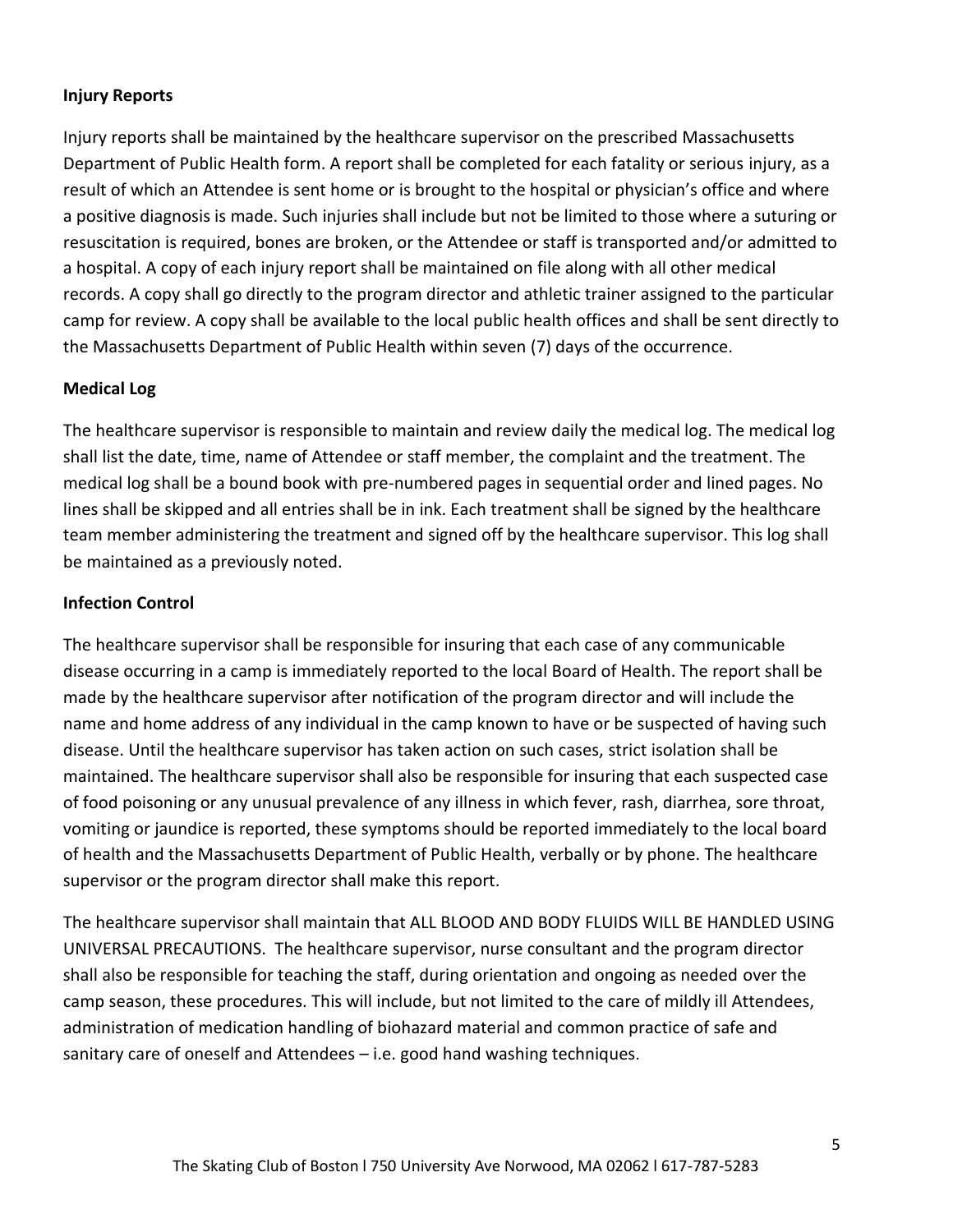## **Isolation and Quarantine**

- Campers or staff showing any signs of COVID-19 will be immediately removed from camp activity and isolated in locker room 4. We can accommodate 5 or 6 sick camper/staff in this locker room with temporary wall partitions and maintaining 6-foot social distancing.
- Any camper or staff member who develops symptoms of Covid-19 will immediately be separated in an isolation area away from all camp activities under the guidance of the designated healthcare supervisor. The Covid-19 safety officer will be notified. The isolation area will be in locker room 4, this room can safely accommodate 4-6 individuals while observing 6 ft distancing, and temporary wall partitions. Locker room 4 is approximately 25 X 12. Masks will be worn, and supervision will be provided by the designated healthcare supervisor wearing PPE. Parents or emergency guardians will be notified and instructed to pick-up the camper or staff member within 1 hour. All campers and staff must provide emergency contact information for an alternative person for pickup if the parent is unable to arrive within 1 hour. Campers and staff members will not return until they are asymptomatic and provide a negative Covid-19 test. The isolation area will be cleaned immediately after use by a symptomatic camper or staff member. A separate bathroom and exit route have been established providing no contact with any other camper, staff member or Club employee. Sick camper/staff will leave through the East rink south exit.
- In case of emergent symptoms such as shortness of breath, 911 will be notified for transport to the nearest hospital.
- Cheri will also be notified and she will follow up with the Norwood board of health and the parent.
- Cheri handles all things COVID-19 related at The Skating Club of Boston, email is [Cheri.Rigby@scboston.org](mailto:Cheri.Rigby@scboston.org) and cell phone is 508-369-9463.

#### **Transportation and Travel**

No Attendee shall be transported for medical reasons. If an Attendee is unable walk, care shall be rendered at the site of the injury. If an Attendee is deemed to be too ill or injured to return to routine camp activities by the healthcare supervisor or program director the parents, guardians or emergency contact persons will be contacted to pick up the Attendee for the day. The call cannot be made without the direct verbal approval of the program director. A staff member of the medical team will stay with the Attendee until they are personally handed over to the parents, guardians or emergency contact persons as noted on the Attendees healthcare record. An Attendee over the age of 18 may not under any circumstances drive themselves home if deemed injured or too ill to continue with daily activities. There is no travel during summer camp.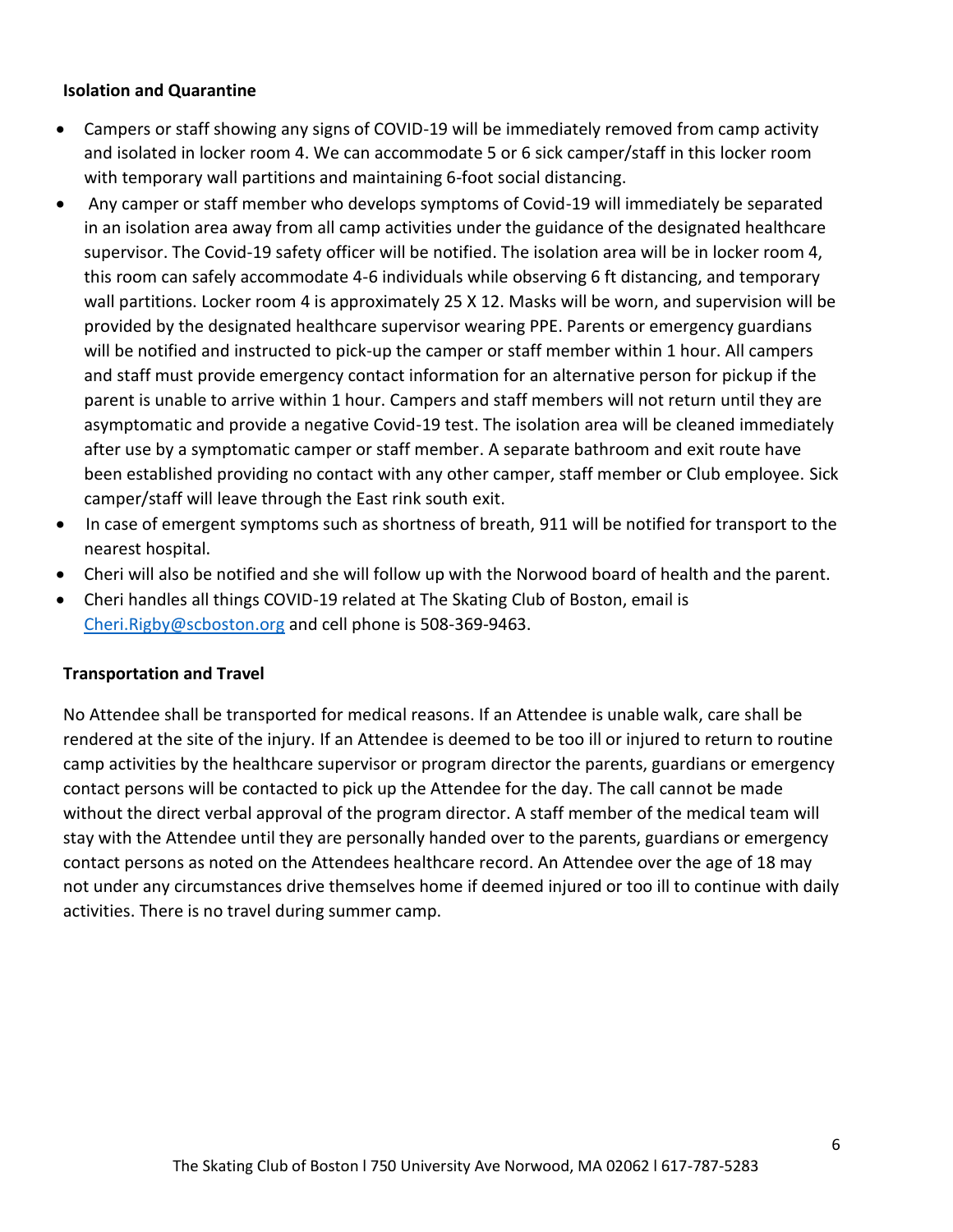## **Master List**

A master list of all of the medical needs shall be maintained by the program director. This person shall be responsible for the communication of medical details to the director of The Skating Club of Boston and health care supervisor. This person will also serve as a resource to the camp staff in the understanding of any medical terms, diagnosis or medication needs. The program director will be the primary contact with the parents or guardians of all Attendees with medical issues.

**HIPPA** guidelines shall be followed in regards to all medical records and information handled through and by all healthcare and camp staff.

## **Administration and storage of medication**

All medication administration at camp shall follow these protocols:

Medication prescribed for Attendees shall be kept in the original containers bearing the pharmacy label which shows the: date of filling, the pharmacy name and address, the filling pharmacist's initials, the serial number of the prescription, the name of the intended user, the name of the prescribing practitioner, the name of the prescribed medication, directions for use and cautionary statements, if any, contained in such a prescription as required by law, if tablets or capsules and the number of tablets or capsules in the container. All over the counter medications shall be kept in the original containers with the original label intact, which shall include directions for use. All medications prescribed for Attendees to be taken during the camp day shall be kept in a locked storage cabinet used exclusively for medication. This cabinet shall be kept locked except when opened to obtain the medication in need. The cabinet shall be substantially constructed and anchored securely to a solid surface. Medications requiring refrigeration shall be stored at temperatures of 38 to 42 degrees F in a locked box used exclusively for medications. The locked box must be physically affixed to the refrigerator. Refrigerator thermometers shall be checked and documented daily.

Medications shall only be administered by the healthcare supervisor or by a licensed healthcare professional authorized to administer prescription medications. If the healthcare supervisor is NOT a licensed healthcare professional authorized to administer prescription medications, the administration of medications shall be under the professional oversight of the healthcare consultant after specific training has been completed and shall be limited to the use of oral and topical medications only. This policy allows for the administration of Epi-pens or inhalers for Attendees with a known allergy or preexisting medical condition for which the Epi-pen or inhaler has been prescribed. All medications administered at camp shall be subject to the above regulations and will have an Authorization to administer medication to an Attendee form completed by the parent or guardian for each medication and signed by the healthcare consultant.

Procedure: Each Attendee requiring medication administration while at camp shall be identified and taken to the healthcare supervisor who will ask the Attendee their name and if he/she recognizes the medicine in question. Prior to actually taking the medicine, the healthcare supervisor will state the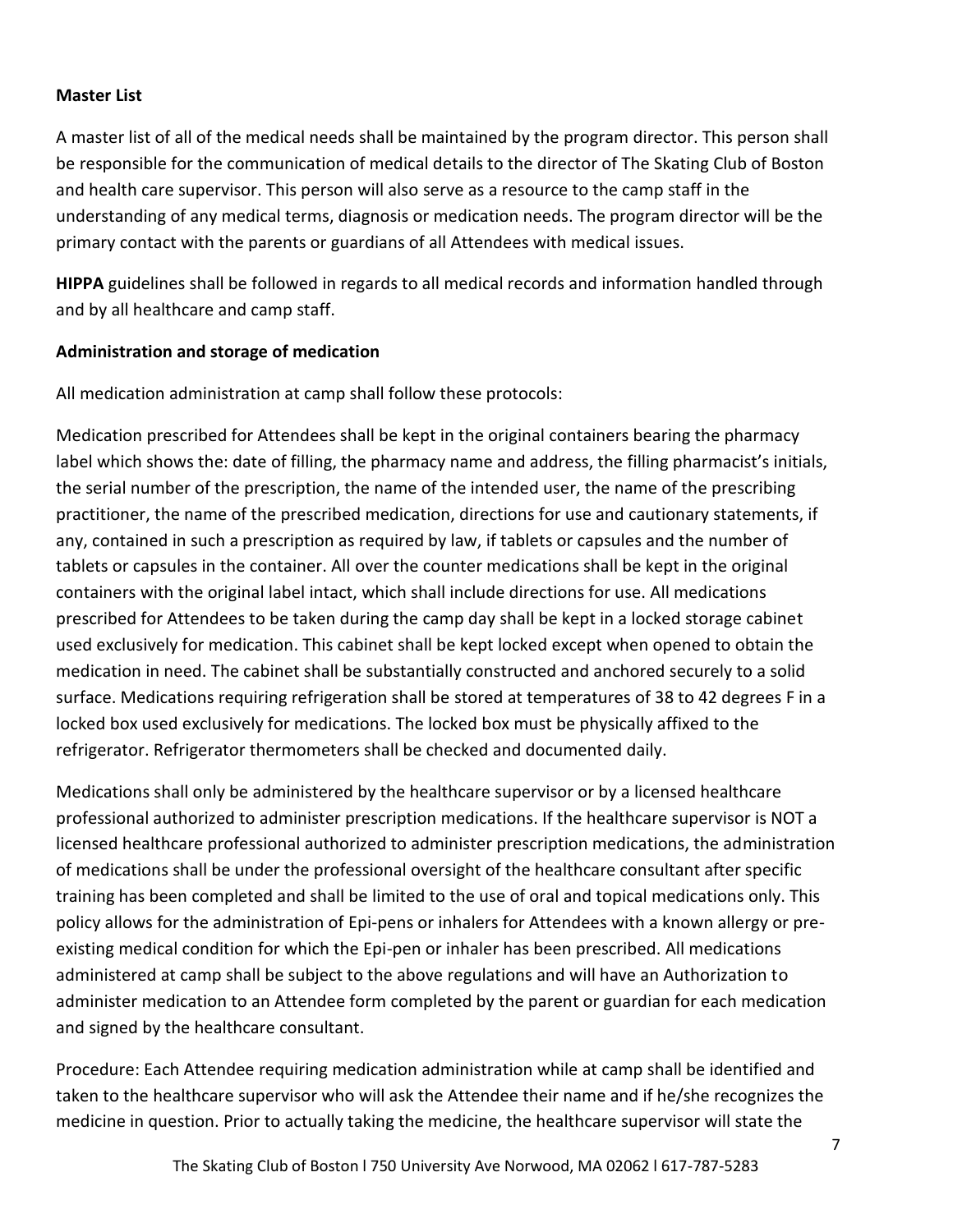Attendee's name one final time and receive an appropriate nod of the head or yes answer from the Attendee. If the Attendee arrives with a prescription inhaler and the Attendee is considered capable of self-medication and has the appropriate approvals for the use of these emergency devices (parent/guardian and Healthcare consultant's signatures and all appropriate documents completed),

Attendees may be allowed to carry these devices with him/her at all times and to use them if so required. These instances of use MUST be documented per protocol below. Each Attendee requesting to hold their own inhaler shall be counseled by a member of the medical team in notifying them of the use of these emergency medicines.

If a diabetic child requires his/her blood sugar to be monitored during the day, or requires insulin injections and the appropriate written approvals have been obtained, the Attendee, who is deemed capable, may be allowed to self-monitor and or self-inject. Blood monitoring activities and selfinjections must take place in the presence of the healthcare supervisor and or appropriate medical team member. All syringes shall be disposed of in compliance with MDPH regulations.

Recording medication given to Attendees shall be completed directly after the medication is administered on approved MDPH daily log for medication administration forms. Each form is to be fully completed for each and every medication administered while in camp. A full signature will accompany every set of initials of the person giving the medications. An explanation shall be noted, if a planned medication is missed. (Absent from camp, early dismissal, etc.) The healthcare consultant is to be notified immediately for any and all medication errors or effects.

*Disposal***:** When no longer needed, medications shall be returned to a parent/guardian whenever possible. If the medication cannot be returned, it shall be destroyed as follows: The destruction of the prescription medication shall be accomplished by the healthcare supervisor and witnessed by a second person and recorded in a log maintained by the camp. This log shall include the name of the Attendee, the name of the medication, the quantity of the medication destroyed and the date and method of destruction.

#### **Protection from the Sun**

In order to reduce exposure to ultraviolet exposure from the sun, the staff shall encourage the use of sunscreen by including lotion/screen use in the morning announcements, at a break mid-day and after lunch. The staff should consider themselves role models to the Attendees and exhibit safe sun exposure behavior on a daily basis. The use of hats, long sleeve shirts and pants is encouraged whenever applicable.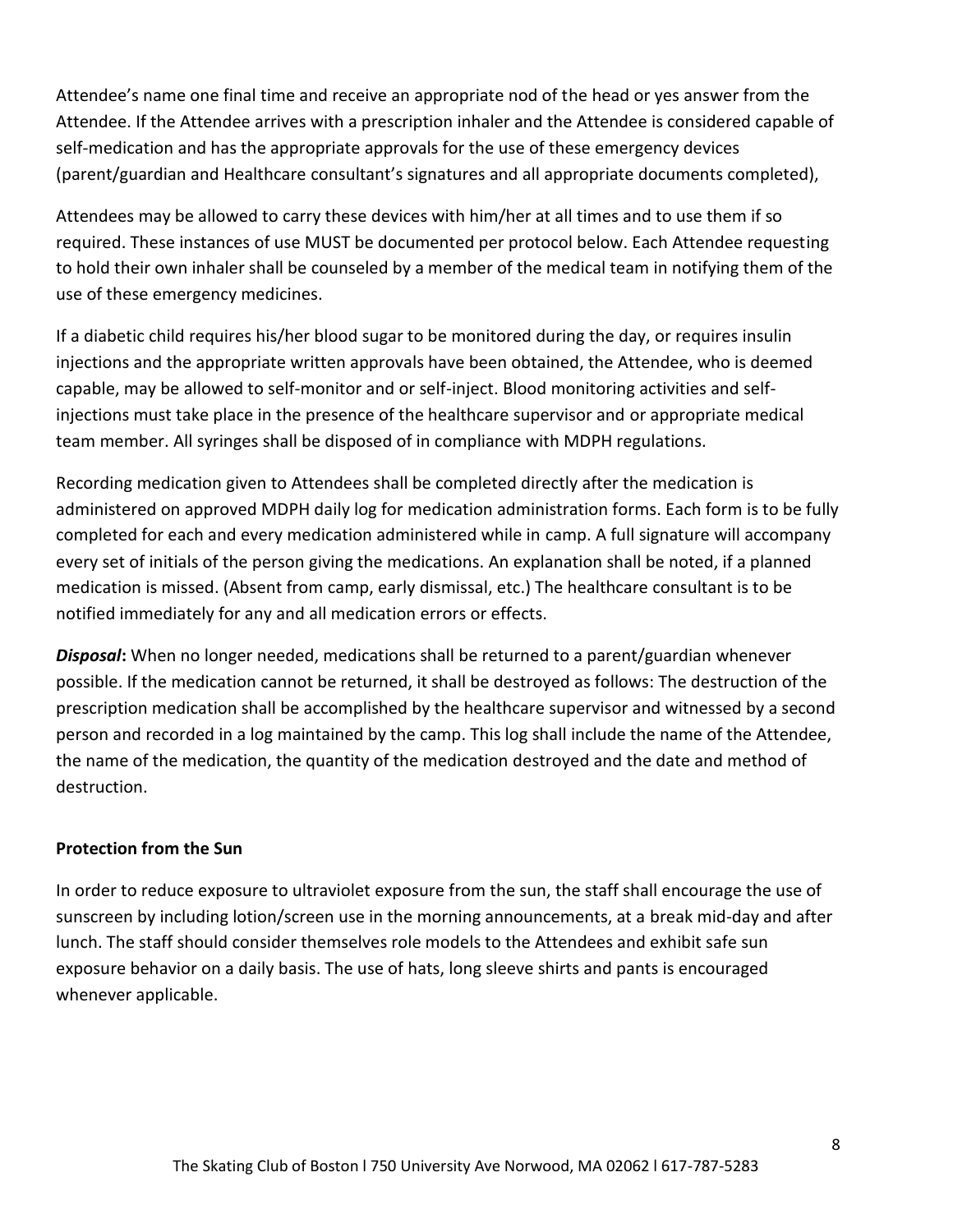# **Suspected allergic reaction action plan**

Attendee/staff member present with complaints of throat tightening, rash/hives that appears to be rapidly spreading, difficulty breathing or simply states they know they have come in contact with a known allergen.

# VERIFY the Attendee/staff person's name

Contact via radio or cell phone to the healthcare supervisor that you suspect an allergic reaction to (state name of Attendee/staff) and you are about to administer an Epi-pen. The healthcare supervisor should then contact the Skating Academy Director. Appropriate emergency protocol to follow.

# Epi-Pen Administration

Prepare to administer Epi-pen from Attendee/staff's personal medicine.

- 1. Grasp unit with the black tip pointing downward.
- 2. Form a fist around the auto-injector (Black Tip Downward.)
- 3. With our other hand, pull off the gray activation cap.
- 4. Hold black tip near outer thigh.
- 5. Swing and jab firmly into outer thigh so that the auto-injector is perpendicular to the thigh
- 6. Hold firmly in thigh for several seconds
- 7. Remove unit, massage injection area for several seconds.
- 8. Check Black Tip- if needle is exposed you administer the dose  $-$  If not repeat steps  $4-8$
- 9. Note: most of the liquid (About 90%) stays in the auto-injector and cannot be reused.
- 10. Bend the needle back against a hard surface
- 11. Carefully put the unit (needle first) back into the carrying tube.
- 12. Re-cap the carrying tube.
- 13. Save for inspection by Healthcare supervisor- to be disposed of in a bio-hazard box. Any Attendee/staff who received an Epi-pen injection MUST be transported to the Emergency Room. This will be arranged by The Skating Club of Boston Skating Academy Director from your original transmission of the need to administer an Epi-pen for suspected allergic reaction.

# **Action plan for use of inhaler (Asthma Attack)**

When an Attendee/staff member approaches the Healthcare team member for their inhaler to be used, or if they are reporting that they just used their inhaler:

- 1. They will be asked their name and given their inhaler.
- 2. Inhaler usage shall be observed and documented. Any and all symptoms presented and or verbalized shall be noted. ("I feel tight")
- 3. The Attendee/staff member will be required to sit and be observed by the healthcare team for a minimum of 20 minutes. This time can be utilized for hydration, cool down, casual history taking and for documentation of the episode.